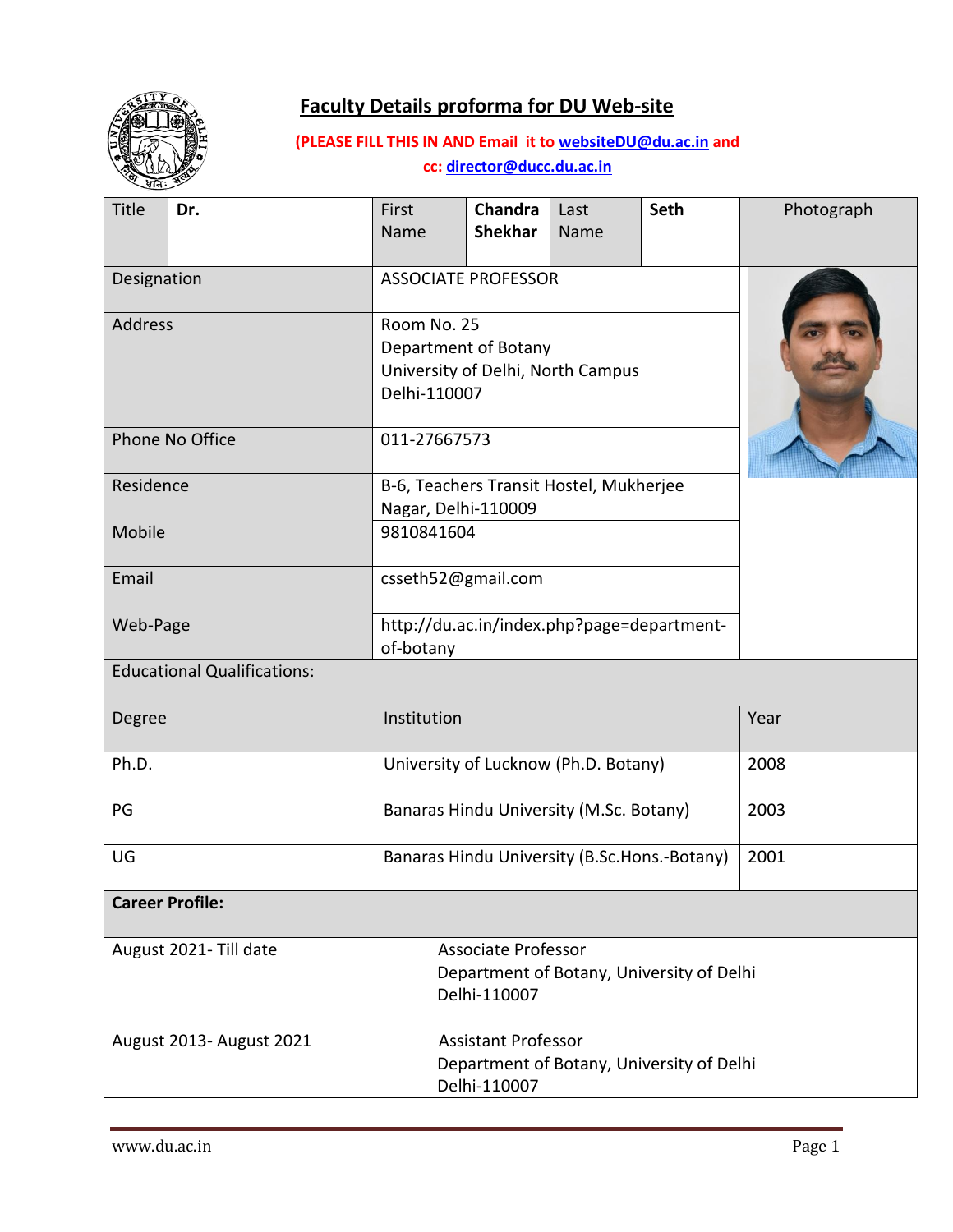| September 2012- August 2013: | Assistant Professor<br>Department of Botany<br>Indira Gandhi National Tribal University<br>Amarkantak-484886 (Madhya Pradesh) |
|------------------------------|-------------------------------------------------------------------------------------------------------------------------------|
| May 2008- September 2012     | Scientist<br>CSIR-Institute of Himalayan Bioresource Technology<br>Palampur-176061 (Himachal Pradesh)                         |

### **Administrative Assignments:**

- Vice Chancellor's SC/ST/OBC/PwD nominee for appointment of Assistant Professor ad-hoc in Shaheed Rajguru College of Applied Sciences for Women, Delhi on September 4, 2019
- Acted as member of organizing committees for several National/International Conferences
- Member of the admission committee for Ph.D. in Botany Department from March-2016-Feb-2018
- Three term member of the Departmental Research Committee from 2014-2021
- Member of the Delhi University anti-ragging committee from Jan-2015 onwards
- Member of Reorganization of Teaching Labs
- Acted as 'observers' to observe the conduct of annual/semester examinations at various examination centers of the Delhi University
- other day- to- day administrative and management activities in the Department

### **Areas of Interest / Specialization:**

- Phytohormones and Nitric Oxide assisted abiotic stress management in plants
- Photosynthesis and Nitrogen metabolism under abiotic stress
- Nanotechnology under abiotic stress in plants
- Oxidative stress and tolerance mechanism via antioxidants and phytochelatins
- Phytoremediation of heavy metals

#### **Subjects Taught:**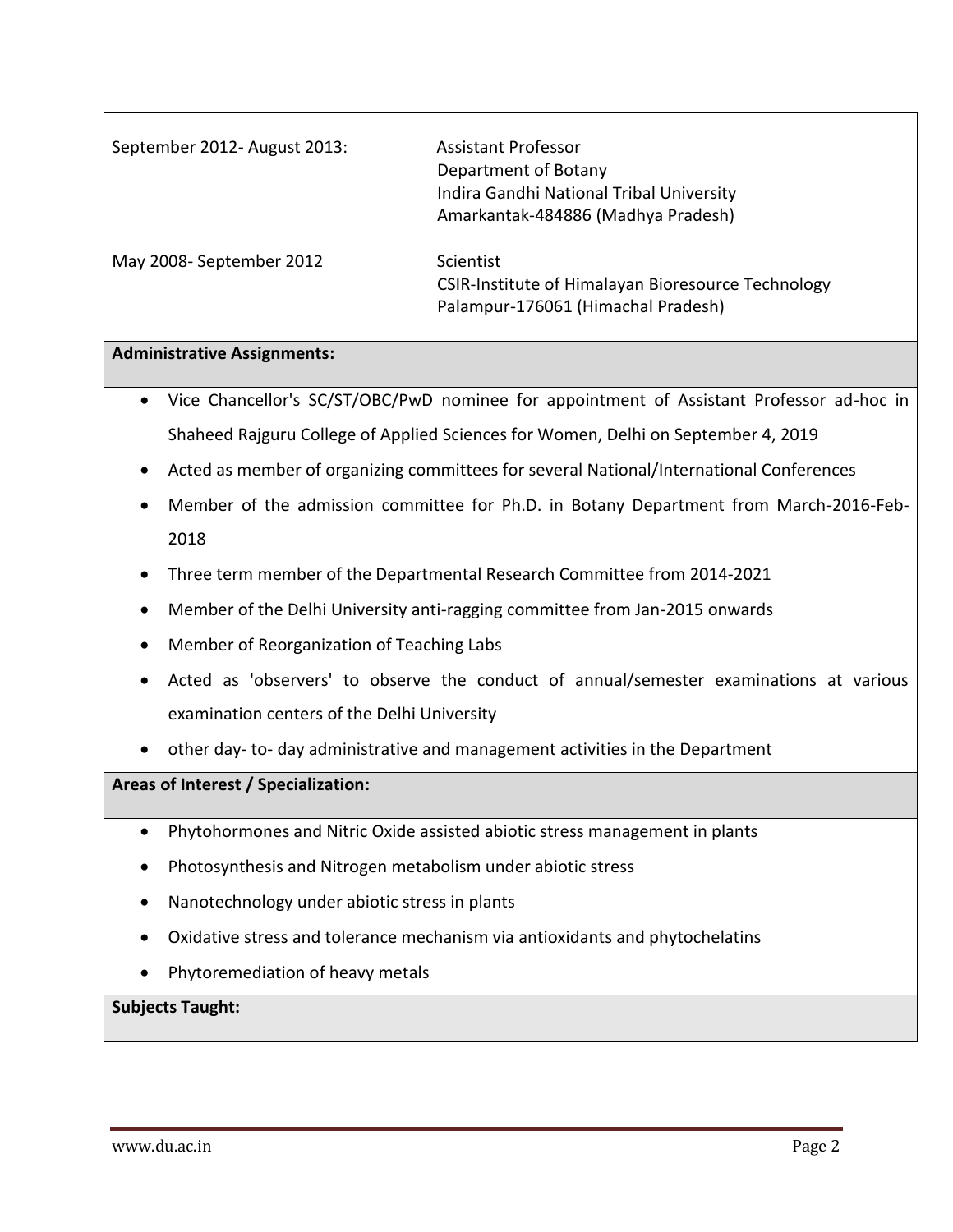Courses taught at M.Sc. Level:

- **1.** CC1: Physiology and Biochemistry
- **2.** CC5: Algae, Environment and Human Welfare
- **3.** CC7: Topics in Plant Physiology and Biochemistry

**Time table of the subjects taught during the current semester**

- Courses taught at M.Phil./Ph.D. level:
	- **4.** EL 11: Photosynthesis and Phytohormones Under Abiotic Stresses

| S. No.                                 | Subject                                                                                               | <b>Days</b>                        | <b>Time</b>                                                                          | Classroom                                                                          |  |  |  |
|----------------------------------------|-------------------------------------------------------------------------------------------------------|------------------------------------|--------------------------------------------------------------------------------------|------------------------------------------------------------------------------------|--|--|--|
| 1.                                     | CC5:<br>Algae,<br>Environment<br>and<br>Human Welfare                                                 | Tuesday(Theory<br>and Practical)   | Theory: 11:00-<br>13:00<br>Practical: 13:30-<br>17:30                                | Theory: #208<br>Practical: #45                                                     |  |  |  |
| 2.                                     | CC7: Topics in Plant Physiology and<br>Biochemistry                                                   | Thursday(Theor<br>y and Practical) | Theory: 11:00-<br>13:00<br>Practical: 13:30-<br>17:30                                | Theory: #208<br>Practical: #45                                                     |  |  |  |
| 3.                                     | BOT 409: Dissertation (4 <sup>th</sup> semester)                                                      | Wednesday<br>Friday<br>Saturday    | Wednesday<br>2:15PM-5:00PM<br>Friday 2:15PM-<br>5:00PM<br>Saturday 2:15PM-<br>5:00PM | <b>Tutorial and</b><br>Discussions: #102                                           |  |  |  |
| 4.                                     | EL 11: M.Phil/Ph.D. course work:<br>Photosynthesis and Phytohormones<br><b>Under Abiotic Stresses</b> | Friday (Theory<br>and Practical)   | Theory: 11:30-<br>1:30<br>Practical: 2:30-<br>5:30                                   | Theory: Committee<br>Room<br>Practical: As per<br>the location of the<br>equipment |  |  |  |
| <b>Research Guidance:</b>              |                                                                                                       |                                    |                                                                                      |                                                                                    |  |  |  |
| List against each head (If applicable) |                                                                                                       |                                    |                                                                                      |                                                                                    |  |  |  |
|                                        | 1. Supervision of awarded Doctoral Thesis:<br>02                                                      |                                    |                                                                                      |                                                                                    |  |  |  |
| 2.                                     | Supervision of Doctoral Thesis, under progress:<br>05                                                 |                                    |                                                                                      |                                                                                    |  |  |  |
|                                        | 3. Supervision of awarded M.Phil dissertations:<br>04                                                 |                                    |                                                                                      |                                                                                    |  |  |  |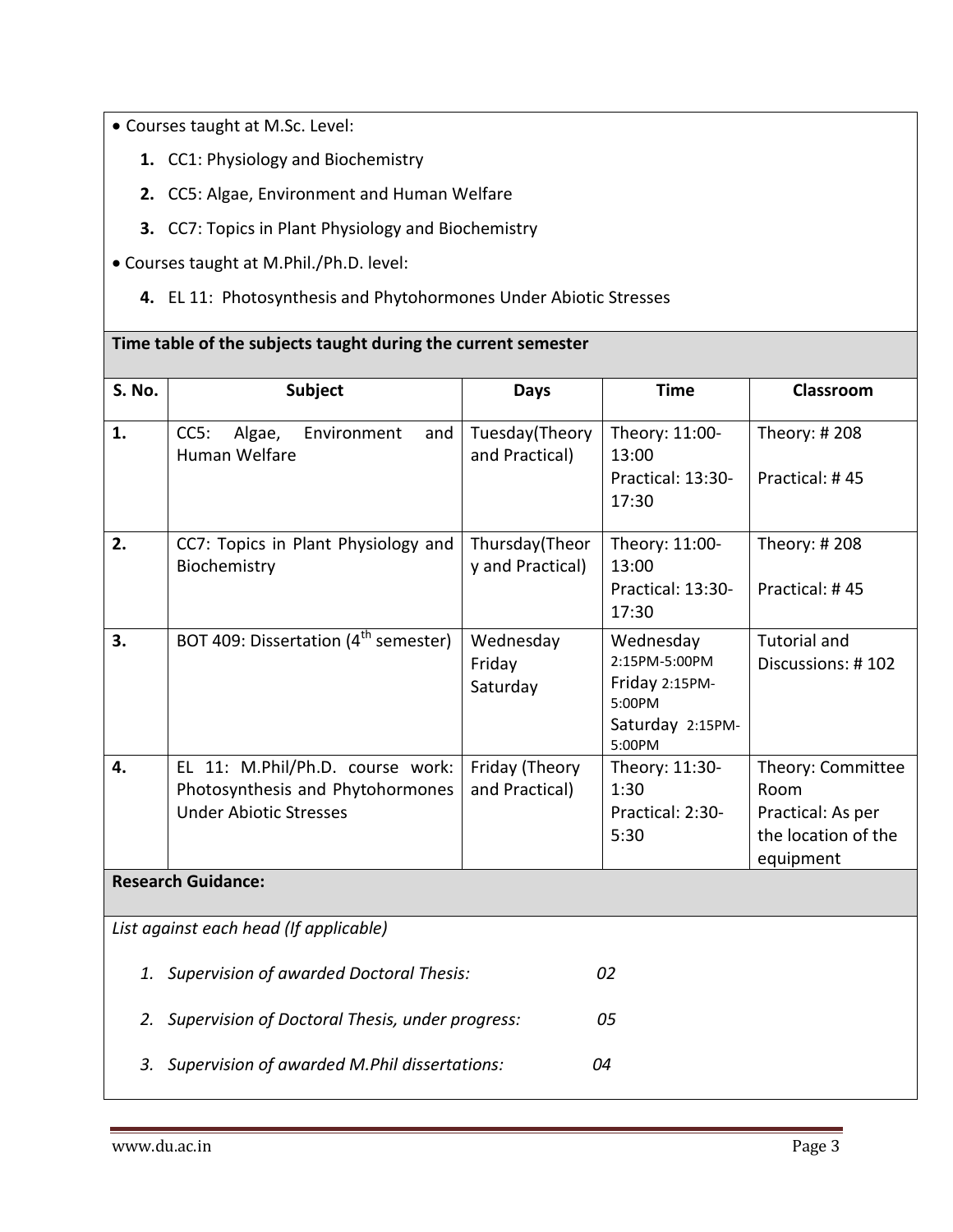- *4. Supervision of M.Phil dissertations, under progress: Nil*
- 5. *Supervision of M.Sc. dissertation: 02*

## **Publications Profile:**

- *1. Research papers published in Refereed/Peer Reviewed Journals:*
- **1.** Samta Gupta, **Chandra Shekhar Seth**<sup>\*</sup> Salicylic acid alleviates chromium (VI) toxicity by restricting its uptake, improving photosynthesis and augmenting antioxidant defense in *Solanum lycopersicum* L. **Physiology and Molecular Biology of Plants 2021;** 27(11): 2651-2664.
- **2.** Dharmendra Kumar, **Chandra Shekhar Seth\*** Green-synthesis, Characterization and Applications of Nanoparticles (NPs): A Mini Review. **International Journal of Plant and Environment 2021;**  7(1): 1-5**.**
- **3.** Dharmendra Kumar, **Chandra Shekhar Seth\*** Photosynthesis, lipid peroxidation, and antioxidative responses of *Helianthus annuus* L. against chromium (VI) accumulation. **International Journal of Phytoremediation 2021;** 1-10. D.O.I. <https://doi.org/10.1080/15226514.2021.1958747>**.**
- **4.** Ashish Agnihotri, **Chandra Shekhar Seth\*** Does jasmonic acid regulate photosynthesis , clastogenecity, AsA-GSH cycle, and phytochelatins in *Brassica juncea* L. in response to Pbsubcellular distribution? **Chemosphere 2020;** 243: 1-18.
- **5.** Praveen Gupta, **Chandra Shekhar Seth\*** Interactive role of exogenous 24 Epibrassinolide and endogenous and in the set of the set of the set of the set of the set of the set of the set of the set of the set of the set of the set of the set of the set of the set of the set of the set of the set of the set of the se Brassica juncea L. under salinity stress: Evidence for NR-dependent NO biosynthesis. **Nitric Oxide 2020;** 97: 33-47.
- **6.** Praveen Gupta, **Chandra Shekhar Seth\*** . Nitrate supplementation attenuates As(V) toxicity in *Solanum lycopersicum* L. cv Pusa Rohini: Insights into As(V) sub-cellular distribution, photosynthesis, nitrogen assimilation, and DNA damage. **Plant Physiology and Biochemistry 2019**; 139: 44-55
- **7.** Ashish Agnihotri, Praveen Gupta, Anuj Dwivedi, **Chandra Shekhar Seth\* .** Counteractive mechanism (s) of salicylic acid in response to lead toxicity In *Brassica juncea* (L.) Czern. cv. Varuna. **Planta 2018**; 248: 49-68
- **8.** P. Gupta, S. Srivastava, **Chandra Shekhar Seth\* .** 24-Epibrassinolide and Sodium Nitroprusside alleviate the salinity stress in *Brassica juncea* L. cv. Varuna through cross talk among proline, nitrogen metabolism and abscisic acid. **Plant and Soil 2017**; 411(1): 483-498 DOI 10.1007/s11104-016-3043-6
- **9.** D. Singh, A. Agnihotri, **Chandra Shekhar Seth \* .** Interactive effects of EDTA and Oxalic acid on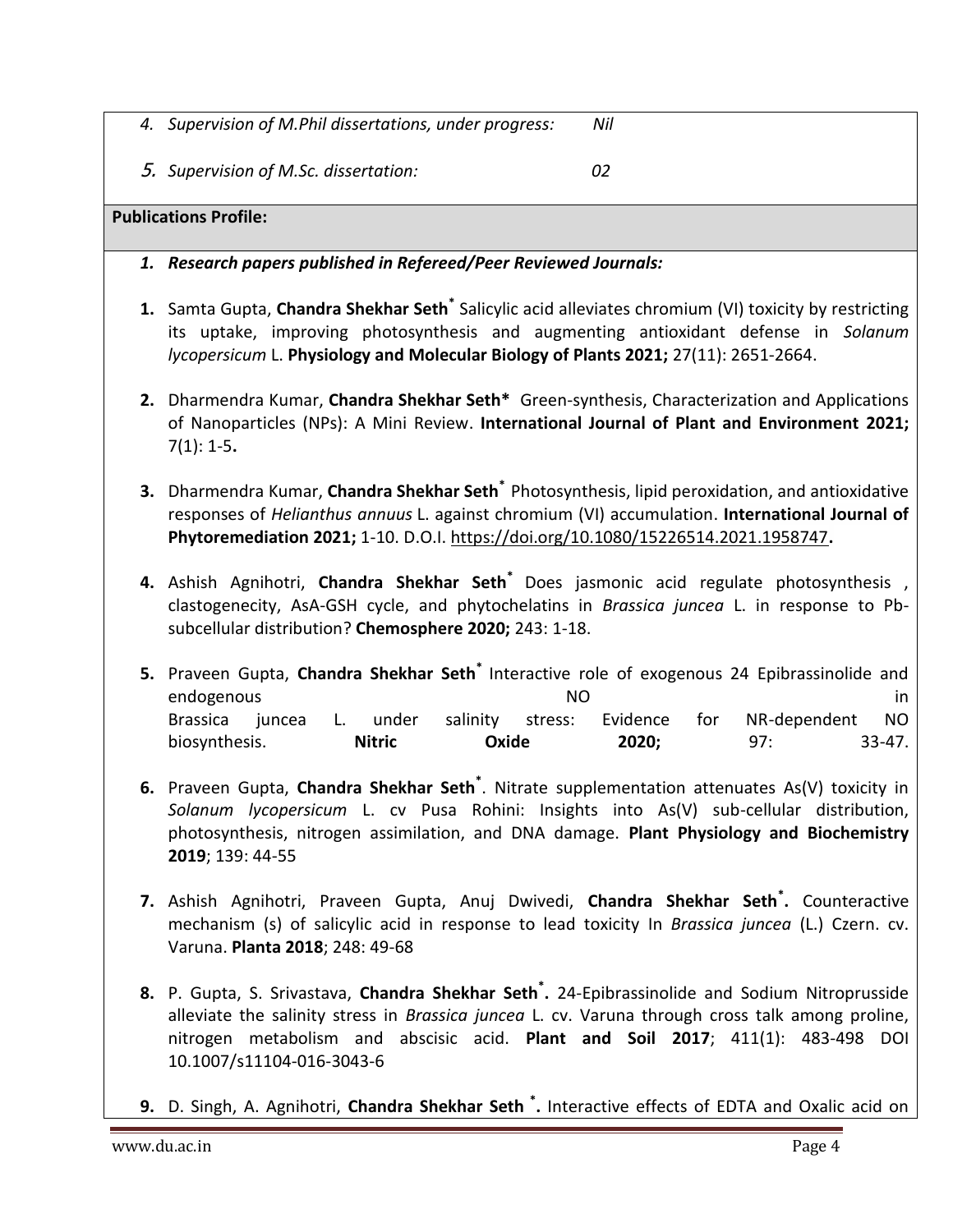chromium uptake, translocation and photosynthetic attributes in Indian mustard (*Brassica juncea* L. var. Varuna). **Current Science 2017**; 112(10): 2034-2042

- **10.** Ashish Agnihotri, **C.S. Seth\*.** Comet Assay: A Strong Tool for Evaluating DNA Damage and Comprehensive Guidelines for Plant Cells. **International Journal of Plant and Environment 2017**; 3(2): 67-72 ISSN: 2454-1117
- **11.** A. Agnihotri, **C.S. Seth\* .** Exogenously applied nitrate improves the photosynthetic performance and Nitrogen metabolism in Tomato (*Solanum lycopersicum* L. cv Pusa Rohini) under Arsenic (V) toxicity. **Physiology and Molecular Biology of Plants 2016;** 22(3): 341-349
- **12.** A. Agnihotri, **C.S. Seth\* .** Phytoremediation: A Better and Cleaner Way. **The Botanica 2015**; 64 & 65: 156-163 ISSN: 0045-2629
- **13.** P. Gupta, **C.S. Seth\* .** Nitric oxide donor Sodium Nitroprusside promotes seed germination and ameliorates adverse effects of salinity by enhancing the growth indices and photosynthetic traits in *Brassica juncea* L. cv. Varuna. **Phytomorphology 2015;** 65 (3&4); 156-163: **ISSN: 0031-9449**
- **14. C.S. Seth<sup>\*</sup>,** V. Misra. Changes in C-N metabolism under elevated CO<sub>2</sub> and temperature in Indian mustard (*Brassica juncea* L.): An adaptation strategy under climate change scenario. **Journal of Plant Research 2014;** 127: 793-802
- **15. Chandra Shekhar Seth\*** . A review on effects of climate change on plants and ecosystems and certain approaches for plant response studies under climate change scenario with specific focus on FACE. **Journal of Food and Nutritional Disorder 2014;** 4(1): 1-9 ISSN: 2324-9323
- **16. Chandra Shekhar Seth\* ,** V. Misra, L.K.S. Chauhan. Accumulation, Detoxification and Genotoxicity of Heavy Metals in Indian Mustard (*Brassica juncea* L.). **International Journal of Phytoremediation 2012;** 14: 1-13.
- **17. Chandra Shekhar Seth\* .** A review on mechanisms of plant tolerance and role of transgenic plant in environmental clean-up. **Botanical Review. 2012;** 78: 32-62.
- **18. Chandra Shekhar Seth\* ,** T. Remans, E. Keunen, M. Jozefczak, H. Gielen, K. Opdenakker, N. Weyens, J. Vangronsveld and A. Cuypers. Phytoextraction of Toxic Metals: a Central Role for Glutathione. **Plant Cell and Environment 2012;** 35(2): 334-346.
- **19. Chandra Shekhar Seth\* ,** V. Misra, R.R. Singh, Lello Zolla. EDTA-enhanced lead phytoremediation in sunflower (*Helianthus annuus* L.) hydroponic culture**. Plant and Soil 2011;** 347: 231-242
- *20.* V. Misra, A. Tiwari, B. Shukla, and **Chandra Shekhar Seth**. Effects of soil amendments on the bioavailability of heavy metals from zinc mine tailings. **Environmental Monitoring Assessment 2009;** 155: 467-475.
- **21. Chandra Shekhar Seth,** P.K. Chaturvedi, and V. Misra. The role of phytochelatins and antioxidants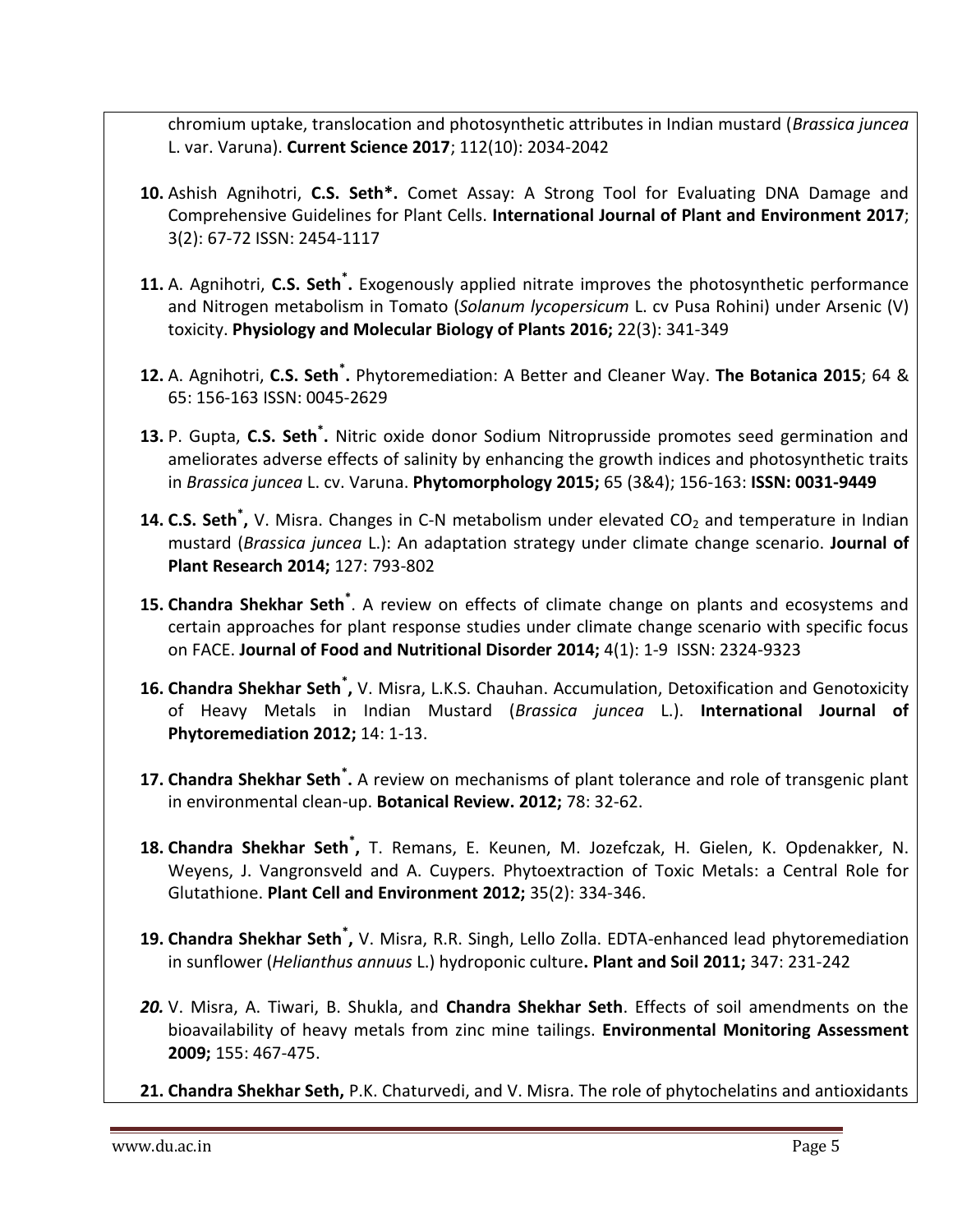in tolerance to Cd accumulation in *Brassica juncea* L. **Ecotoxicology Environmental Safety 2008;** 71: 76-85.

- **22. Chandra Shekhar Seth,** V. Misra, L.K.S. Chauhan, R.R. Singh. Genotoxic effects of cadmium on the root meristem cells of *Allium cepa*: A Cytogenetic and Comet assay approach. **Ecotoxicology Environmental Safety 2008;** 71: 711-716.
- **23. Chandra Shekhar Seth,** P.K. Chaturvedi, V. Misra. Toxic Effect of arsenate and cadmium alone and in combination on Giant Duckweed (*Spirodela polyrrhiza L*.) in response to its accumulation. **Environmental Toxicology 2007;** 22: 539-549.
- **24.** P.K. Chaturvedi, **Chandra Shekhar Seth,** V. Misra. Selectivity sequences and sorption capacities of phosphatic clay and humus rich soil towards the heavy metals present in Zinc mine tailing. **Journal of Hazardous Material 2007;** 147: 698-705.
- **25.** P.K. Chaturvedi, **Chandra Shekhar Seth,** V. Misra. Sorption kinetics and leachability of heavy metal from the contaminated soil amended with immobilizing agent (humus soil and hydroxyapatite). **Chemosphere 2006;** 64: 1109-1114.
- **26.** S. Mishra, S. Srivastava, R.D. Tripathi, R. Kumar, **Chandra Shekhar Seth,** D.K. Gupta. Lead detoxification by Coontail (*Ceratophyllum demersum* L.) involves induction of phytochelatins and antioxidant system in response to its accumulation. **Chemosphere 2006;** 65: 1027-1039.
- *2. Books/Monographs (Authored/Edited):*
- *1.* Ashish Agnihotri, **Chandra Shekhar Seth\*** . *'Transgenic Brassicaceae: a promising approach for phytoremediation of heavy metals'* in Prasad MNV (ed.) T*ransgenic plant technology for remediation of toxic metals and metalloids.* **2019, pp 239-255 (Elsevier, ISBN: 978-0-12-814389- 6).**
- *2.* **Chandra Shekhar Seth.** *Mechanism of cadmium phytoextraction in Indian Mustard.* Publisher: LAP LAMBERT Academic Publishing GmbH & Co. KG, Dudweiler Landstr. 99, 66123 Saarbrucken, Germany. Year of Publication: **2011; ISBN: 978-3-8443-2384-9**

## **Publication in the last one year**

- **1.** Samta Gupta, **Chandra Shekhar Seth\*** Salicylic acid alleviates chromium (VI) toxicity by restricting its uptake, improving photosynthesis and augmenting antioxidant defense in *Solanum lycopersicum* L. **Physiology and Molecular Biology of Plants 2021;** 27(11): 2651-2664.
- **2.** Dharmendra Kumar, **Chandra Shekhar Seth\*** Green-synthesis, Characterization and Applications of Nanoparticles (NPs): A Mini Review. **International Journal of Plant and Environment 2021;**  7(1): 1-5**.**
- **3.** Dharmendra Kumar, **Chandra Shekhar Seth\*** Photosynthesis, lipid peroxidation, and antioxidative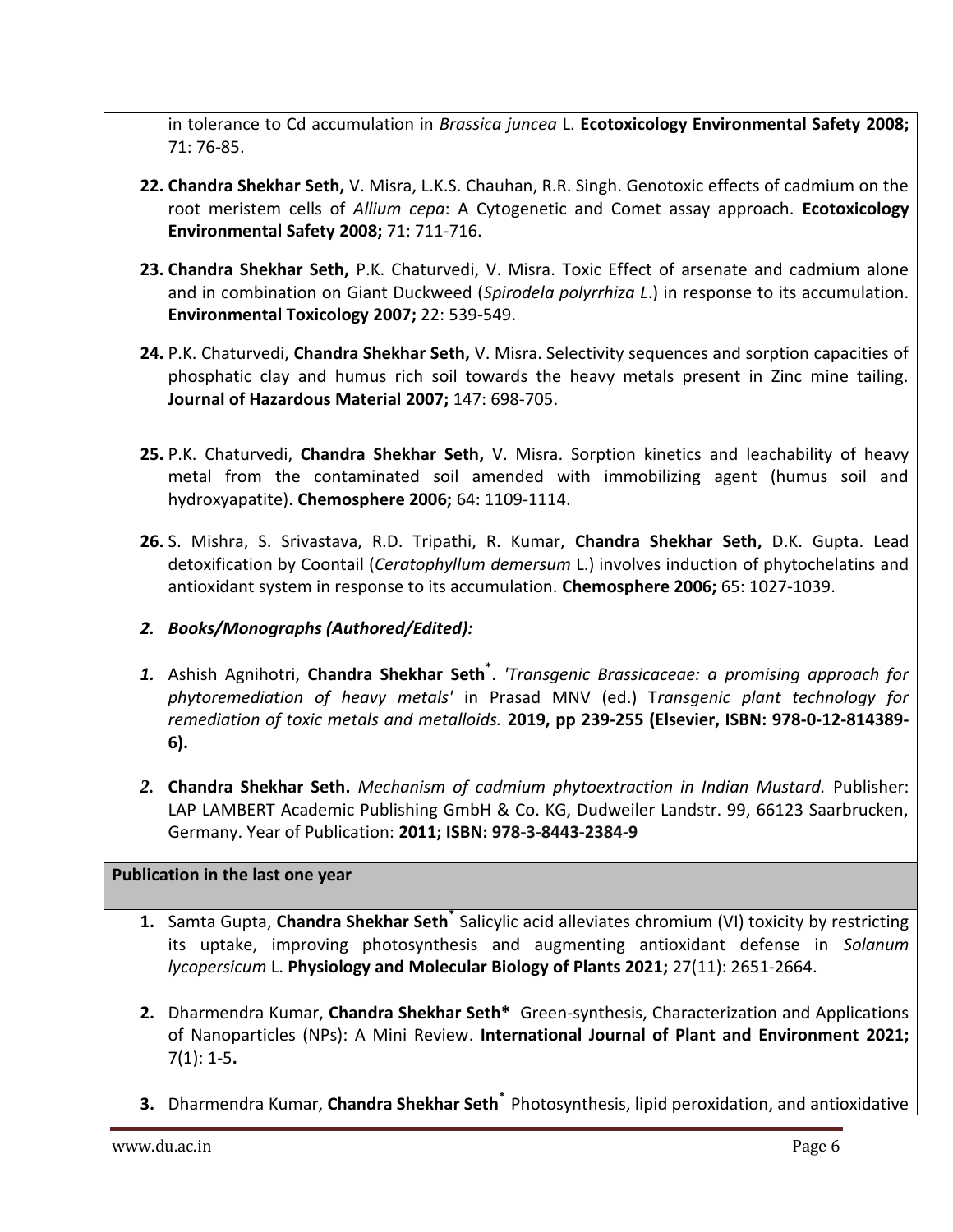responses of *Helianthus annuus* L. against chromium (VI) accumulation. **International Journal of Phytoremediation 2021;** 1-10. D.O.I. <https://doi.org/10.1080/15226514.2021.1958747>**.**

- *4.* Ashish Agnihotri, **Chandra Shekhar Seth\*** Does jasmonic acid regulate photosynthesis , clastogenecity, AsA-GSH cycle, and phytochelatins in *Brassica juncea* L. in response to Pbsubcellular distribution? **Chemosphere 2020;** 243: 1-18
- *5.* Praveen Gupta, **Chandra Shekhar Seth\*** Interactive role of exogenous 24 Epibrassinolide and endogenous and in the set of the set of the set of the set of the set of the set of the set of the set of the s Brassica juncea L. under salinity stress: Evidence for NR-dependent NO biosynthesis. **Nitric Oxide 2020;** 97: 33-47.

# **Conference Organization/ Presentations (in the last three years):**

- **1.** Ashish Agnihotri, **Chandra Shekhar Seth\*** Exogenous jasmonic acid counters pb toxicity by regulating the photosynthesis and Pb accumulation in *brassica juncea* L. PP 28: Poster presentation in International Conference on Changing Environmen: Understanding the Emerging Challenges and Their Management Strategies organized by Zoology Department, Kalindi College, University of Delhi from **April 10th - 12th, 2019.**
- **2.** Dharmendra Kumar, **Chandra Shekhar Seth\*** Foliar application of Titanium-dioxide nanoparticle (TiO2 NPs) revamps morpho-physiological parameters in Sunflower (*Helianthus annuus* L.) against Cr(VI) toxicity. Poster presentation in International Conference on Nanobiotechnology organized by Centre for Interdisciplinary Research in Basic Sciences, Jamia Millia Islamia from **February 5-6, 2018.**

**Research Projects (Major Grants/Research Collaboration):**

- **2021-22:** Principal investigator for project entitled '**Nitric oxide mediated regulations of mitotic aberrations, DNA damage and ascorbate-glutathione cycle under salinity stress in** *Allium cepa* **L.'** funded by Institution of Eminence, University of Delhi-110007 (**3.0 Lakh**). Ref. No./IoE/2021/12/FRP w.e.f. 29/10/2021 to 30/06/2022
- **2015-16:** Principal investigator for project entitled 'Studies on As (V) induced toxicity on carbon and nitrogen metabolism and its amelioration by exogenous nitrate in Tomato (*Solanum lycopersicum* L. cv Pusa Rohini)' funded by University of Delhi-110007 (3.0 Lakh).
- **2014-15:** Principal investigator for project entitled 'Studies on chelate assisted Cr accumulation and detoxification by glutathione as a central molecule in Indian mustard' funded by University of Delhi-110007 (2.8 Lakh).
- **2013-14:** Principal investigator for project entitled 'Study on role of phytochelatins and glutathione in tolerance to heavy metal accumulation in *Brassica juncea* L.' funded by University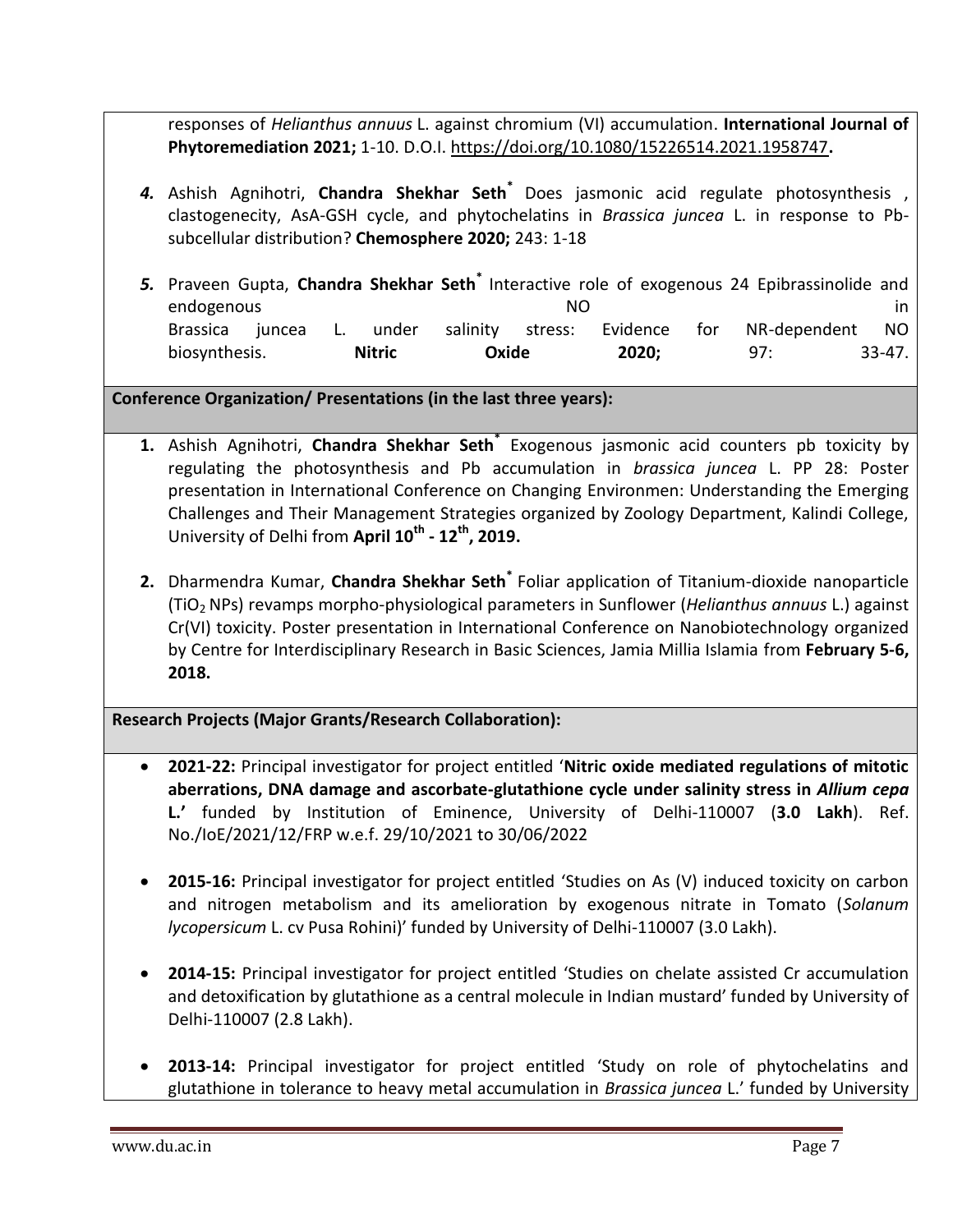of Delhi-110007 (3.0 Lakh).

### **Awards and Distinctions:**

- Awarded for Fellow of the Academy of Environmental Biology (FAEB) w.e.f. 24/11/2017
- Awarded for Fellow of Society For Plant Research (FSPR) w.e.f. 03/02/2016
- Awarded for DST sponsored BOYSCAST Fellowship in 2011
- CSIR-NET-JRF from 2004 to 2006
- CSIR-NET-SRF from 2006 to 2008

Association With Professional Bodies

## *Memberships of academic bodies*

- Life member of ISCA (The Indian Science Congress Association), Kolkata-700017 w.e.f. 23/12/2015
- Life member of ISEB (International Society of Environmental Botanist), CSIR-NBRI, Lucknow-226001 (U.P.) w.e.f. 21/12/2015
- Life Member of AEB (The Academy of Environmental Biology), Lucknow-226020 (U.P.) w.e.f. 02/01/2016
- Life Member of ISPM (International Society of Plant Morphologists), Department of Botany, University of Delhi, Delhi-110007 w.e.f. 22/02/2014
- Life Member of DUBS (Delhi University Botanical Society), Department of Botany, University of Delhi, Delhi-110007 21/02/2014

# **Other Activities**

- Project reviewer for SERB-DST
- Reviewer for Environmental and Experimental Botany, Journal of Plant Physiology, Plant Physiology and Biochemistry, Chemosphere, Ecotoxicology and Environmental Safety